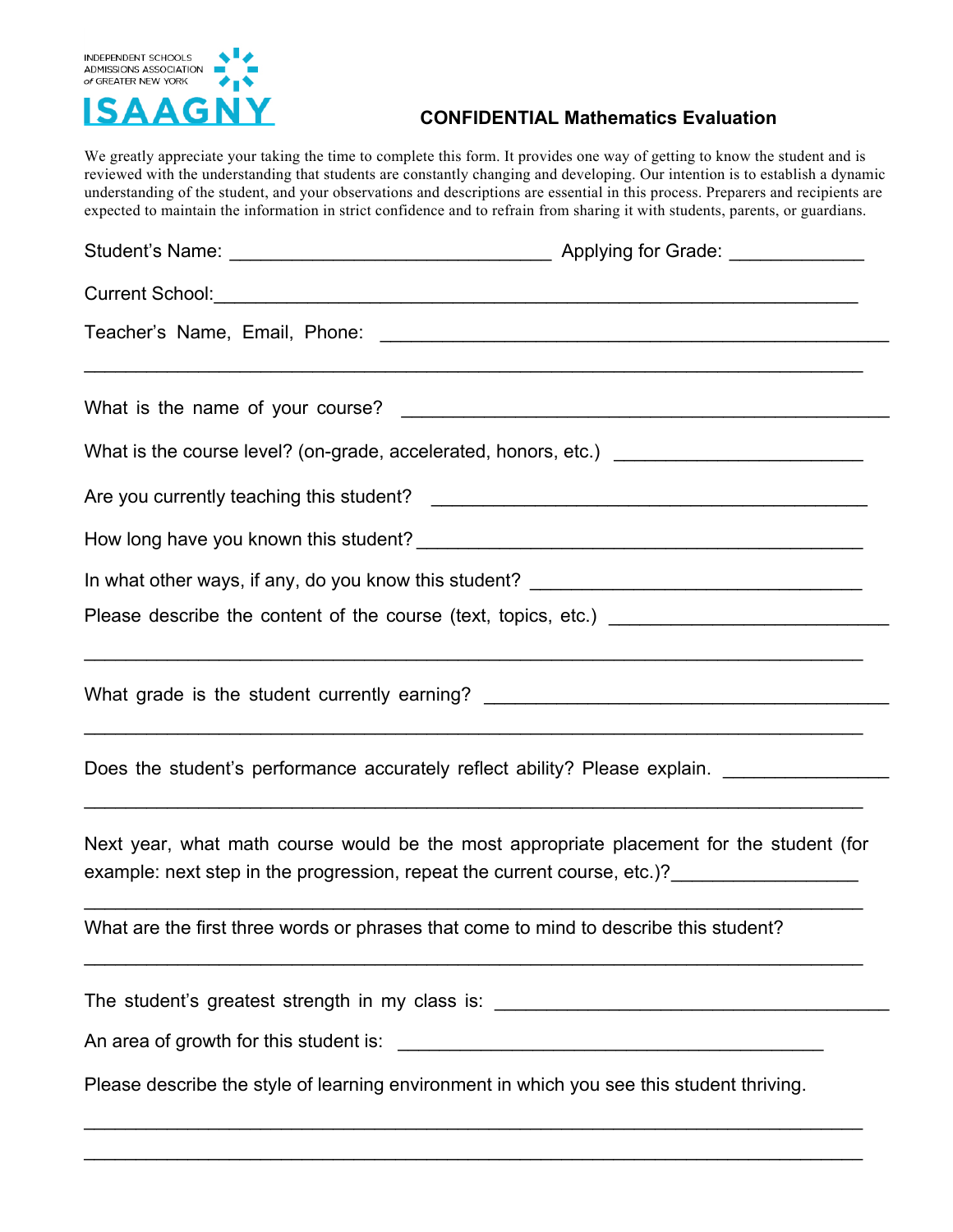To the best of your ability, please rate the student in each of the following areas:

| <b>Academic achievement</b>                    | Poor                    | Fair                        | Good                             | Outstanding                            |
|------------------------------------------------|-------------------------|-----------------------------|----------------------------------|----------------------------------------|
| Knowledge of basic skills                      | Poor                    | Fair                        | Good                             | <b>Highly</b><br>developed             |
| Accuracy in use of basic<br><b>skills</b>      | Poor                    | Fair                        | Good                             | <b>Highly</b><br>developed             |
| <b>Problem-solving ability</b>                 | Poor                    | Fair                        | Good                             | <b>Highly</b><br>developed             |
| <b>Critical thinking/analytical</b><br>ability | Limited                 | Fair                        | Frequently<br>perceptive         | Exceptionally<br>perceptive            |
| Ability to express ideas<br>verbally           | Limited                 | Has some<br>difficulty      | Good                             | Exceptional                            |
| Daily preparation & study<br>habits            | Poor                    | Fair                        | Good                             | <b>Excellent</b>                       |
| <b>Follows directions</b>                      | Rarely                  | Needs much<br>explanation   | Occasionally<br>needs help       | Quickly and<br>effectively             |
| <b>Classroom conduct</b>                       | Frequent<br>disruptions | Occasional<br>misconduct    | Usually<br>good<br>behavior      | Good<br>conduct                        |
| <b>Attention &amp; level of</b><br>engagement  | Easily<br>distracted    | Occasionally<br>distracted  | <b>Usually</b><br>good focus     | Exceptional<br>focus &<br>engagement   |
| <b>Motivation &amp; initiative</b>             | Low                     | Occasionally<br>evident     | Evident                          | Exemplary                              |
| Seeks help when needed                         | Rarely                  | Occasionally                | <b>Usually</b>                   | Always                                 |
| <b>Reaction to</b><br>criticism/feedback       | Defensive               | Ignores<br>criticism        | Developing                       | <b>Uses</b><br>criticism to<br>improve |
| <b>Participation in discussion</b>             | Wants to<br>dominate    | Rarely<br>contributes       | Quiet but<br>actively<br>engaged | Joins in<br>readily                    |
| <b>Ability to work</b><br>independently        | Has great<br>difficulty | Needs help<br>frequently    | Needs help<br>occasionally       | Always<br>works well                   |
| Ability to work in a group                     | Has great<br>difficulty | Sometimes<br>has difficulty | <b>Usually</b><br>effective      | Always<br>works well                   |
| <b>Curiosity</b>                               | Limited<br>curiosity    | Occasionally<br>evident     | Frequently<br>evident            | Consistently<br>evident                |